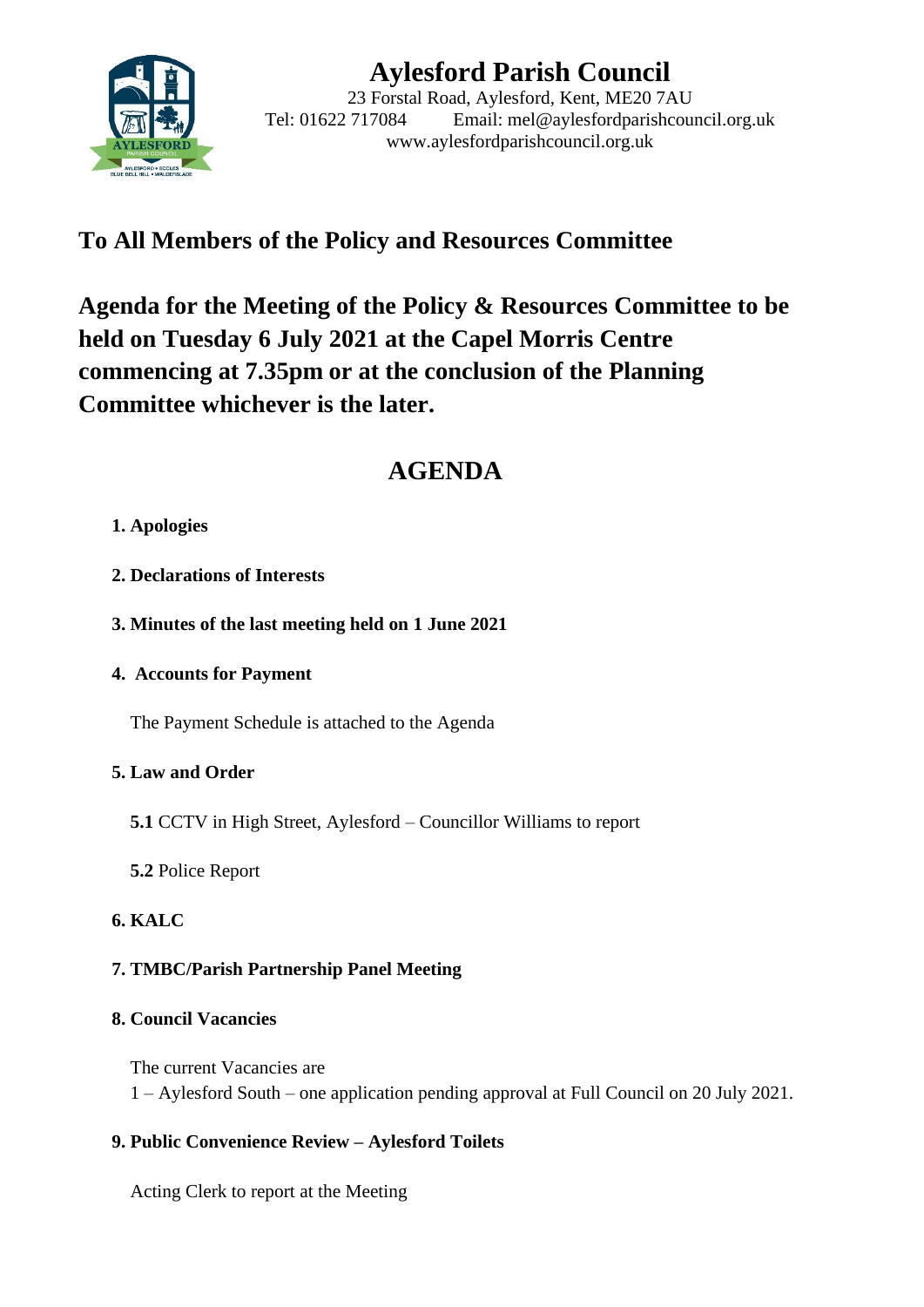#### **10. Governments Welcome Back Fund**

The Parish Council's bid for funding was successful – Acting Clerk to report at the Meeting.

#### **11. S106 monies from the Pea Field site for the enhancement of Leybourne Lakes.**

Acting Clerk to report at the Meeting.

#### **12. KCC - Covid Recovery Grant**

County Councillor Kennedy to report at the Meeting.

## **13. Eccles 'Wish List' to be sent to TMBC in preparation for the proposed Bushy Wood Development**

For discussion.

#### **14. RBLI Base Camp**

 The Director of RBLI Living has provided Councillor Balcombe with an update and he will report at the meeting.

#### **15. Aylesford Football Club**

Request to fundraise towards the proposed 3G Pitch on Forstal Recreation Ground 18 July 2021 – Acting Clerk to Report at the Meeting.

#### **16. Finance Advisory Sub Committee**

To receive the Minutes of the meeting held on 22 June 2021 and consider any recommendations therein.

#### **17. BCTec Ltd – Contract Renewal**

The Council's contract is due to expire for the computer maintenance, support and hosted email service in the Parish Office. There is an increase of £2 per hour on the hourly rate from £50 to £52 per hour, but will be locked in for 3 years.

#### **18. Live Streaming of Parish Council Meetings**

Councillor's Shelley and Ludlow to report at the Meeting.